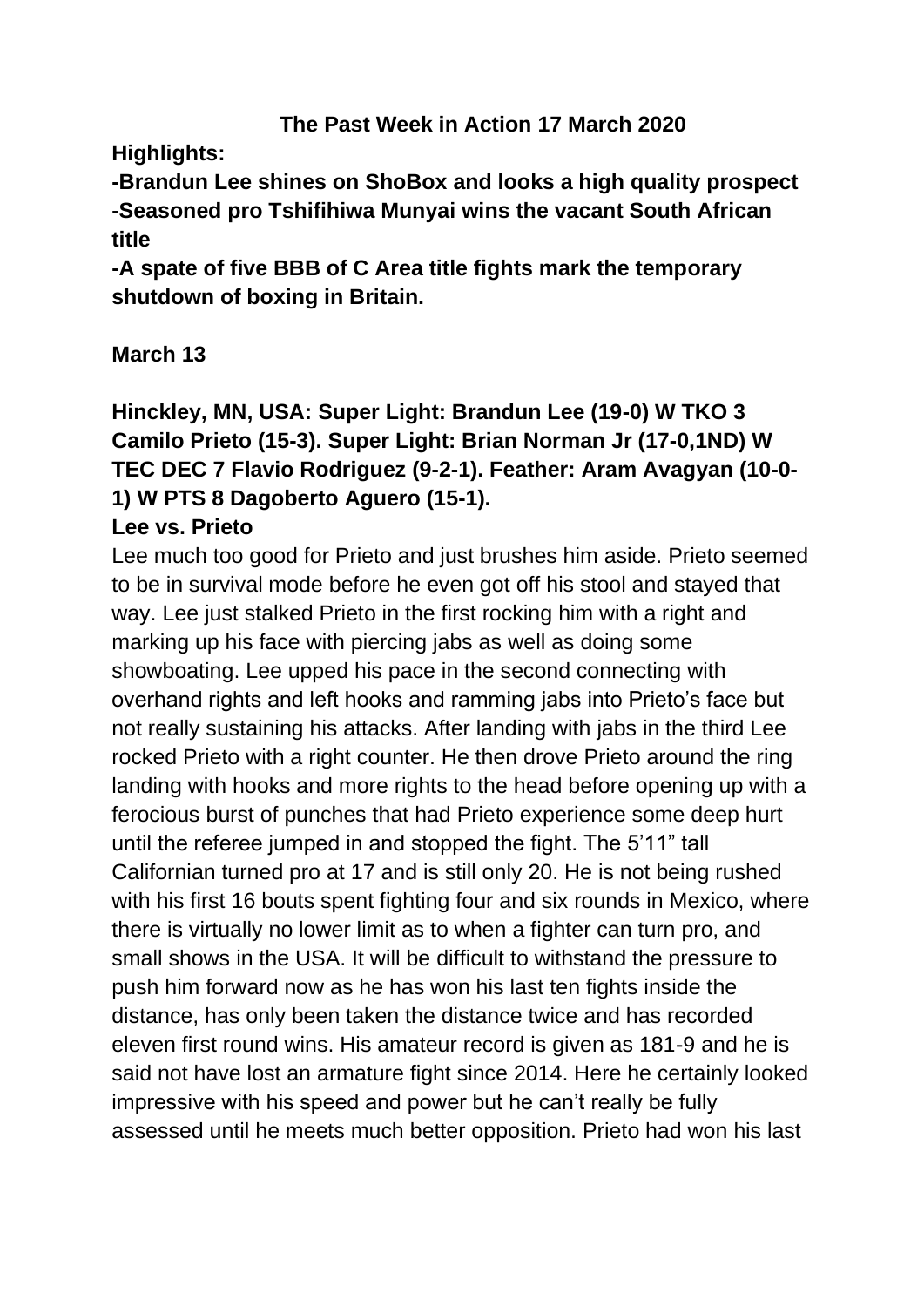seven fights with a couple of experienced opponents in those seven but he fought scared here.

## **Norman vs. Rodriguez**

Norman gets technical victory over Rodriguez. Norman was being given a reasonable test by Rodriguez but was on his way to victory until a severe bumping of heads in the seventh saw Rodriguez suffer a vertical cut over his right eye and the fight was stopped. The cards decided it with Norman getting the decision on scores of 68-65 twice and 69-64. The 19-year-old from Georgia , who also turned pro at 17, is the son of Brian Norman Sr who had 30 bouts as a pro between 2003 and 2011 facing guys such as Joe Greene, Jean Pascal, Edwin Rodriguez and Dominic Wade and ended with a 17-11,2 ND record. Young Norman has 14 wins by KO/TKO and as with Lee has done most of his fighting in Mexico. Both of Rodriguez's losses have now been to undefeated opponents.

## **Avagyan vs. Aguero**

In a clash of former Elite level amateurs Avagyan climbs off the floor twice to get majority decision over Aguero. It was a disastrous start for Avagyan. A thunderous right floored him heavily in the first. He survived that but when they were exchanging heavy punches in the second another strong right floored him. He made it to his feet and to the bell and then over the next six rounds clawed back the deficit from those two early floorings. Scores 79-73 and 78-74 for Avagyan and 76-76. The 29 year-old Armenian won bronze medals at the European Championships in 2013 and 2015 and competed at the 2013 and 2015 World Championships and the 2016 Olympics where he lost to Michael Conlan. This is the second time in a row he has had to climb off the floor for victory. Dominican Aguero's record is so typical of fighters from the Republic with his first ten victims having just eight wins between them. As an amateur he was Dominican champion representing the Republic at the World Championships and the World Military Championships and won a silver medal at the Pan American Games.

**Buenos Aires, Argentina: Feather: Facundo Arce (12-2-2) W KO 5 Claudio Echegaray (22-4-2).** Arce continues his good run as he pounds on Echegaray until finishing the one-sided fight in the fifth. Arce had Echegaray in deep trouble early in the first dropping his more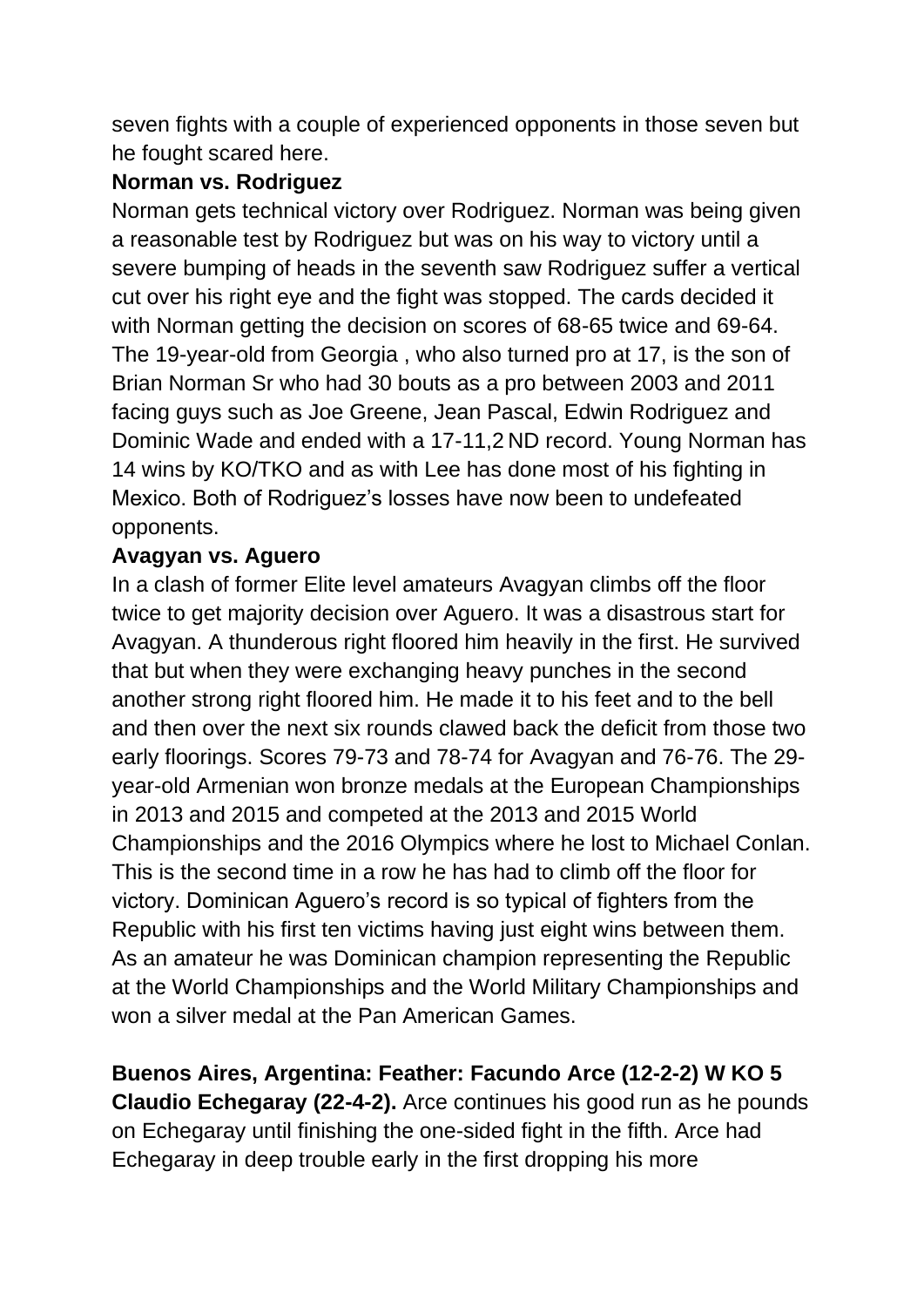experienced rival with Echegaray just surviving to the bell. Echegaray took more punishment in the second and third but was put down twice in the fourth. A fierce attack from Arce in the fifth pinned Echegaray in a corner and as Arce unloaded with heavy punches Echegaray slid to the canvas and the towel came in from Echegaray's corner. Arce, 24, retains the WBA Fedebol title with his sixth inside the distance finish. He is 11- 0-2 in his last 13 fights. At one time Echegaray was 21-0-1but 1-4-1 shows serious slippage.

# **Mexico City, Mexico: Fly: Adrian Curiel (16-3) W PTS 10 Rosendo Guarneros (16-4-2). Super Light; Jose Antonio Rodriguez (32-8) W TKO 8 Jose Andres Periban (9-7-1).**

#### **Curiel vs. Guarneros**

Curiel just too clever for strong but limited Guarneros. The local youngster had the better of the opening rounds with his jabs and straight rights and after four rounds was up 40-36, 39-36 and 38-37. Over the next four rounds Guarneros struggled to get into the fight he was throwing big punches but with little accuracy and was being slowed by body punches from Curiel. It was Curiel who was stronger over the last two rounds and he ran out an easy winner. Scores 98-91, 98-92 and 96- 93 for Curiel who picks up the Vacant WBC Fecombox title. Guarneros is 1-3-1 in his last 5 including a points defeat by Sunny Edwards in September.

#### **Rodriguez vs. Periban**

Rodriguez gets very late win as he stops Periban with just eleven seconds left in the fight. The 32-year-old southpaw, a former challenger for the interim WBA super feather title, has 28 wins by KO/TKO. He had a mixed year against Filipino opponents in 2019 scoring an upset ninth round stoppage of Mercito Gesta but losing a technical decision to Romero Duno. Periban was given an indefinite suspension in 2016 for assaulting a referee but despite the suspension not being lifted he has continued to fight but not too well as he is 0-4-1in his last 5.

## **Stoke, England: Super Middle: Nathan Heaney (10-0) W PTS 10**

**Christian Schembri (17-8).** Neighbourhood fighter Haney wins his first title as he decisions Schembri in a contest for the vacant IBO Continental title. Haney hit Schembri with everything hooks, uppercuts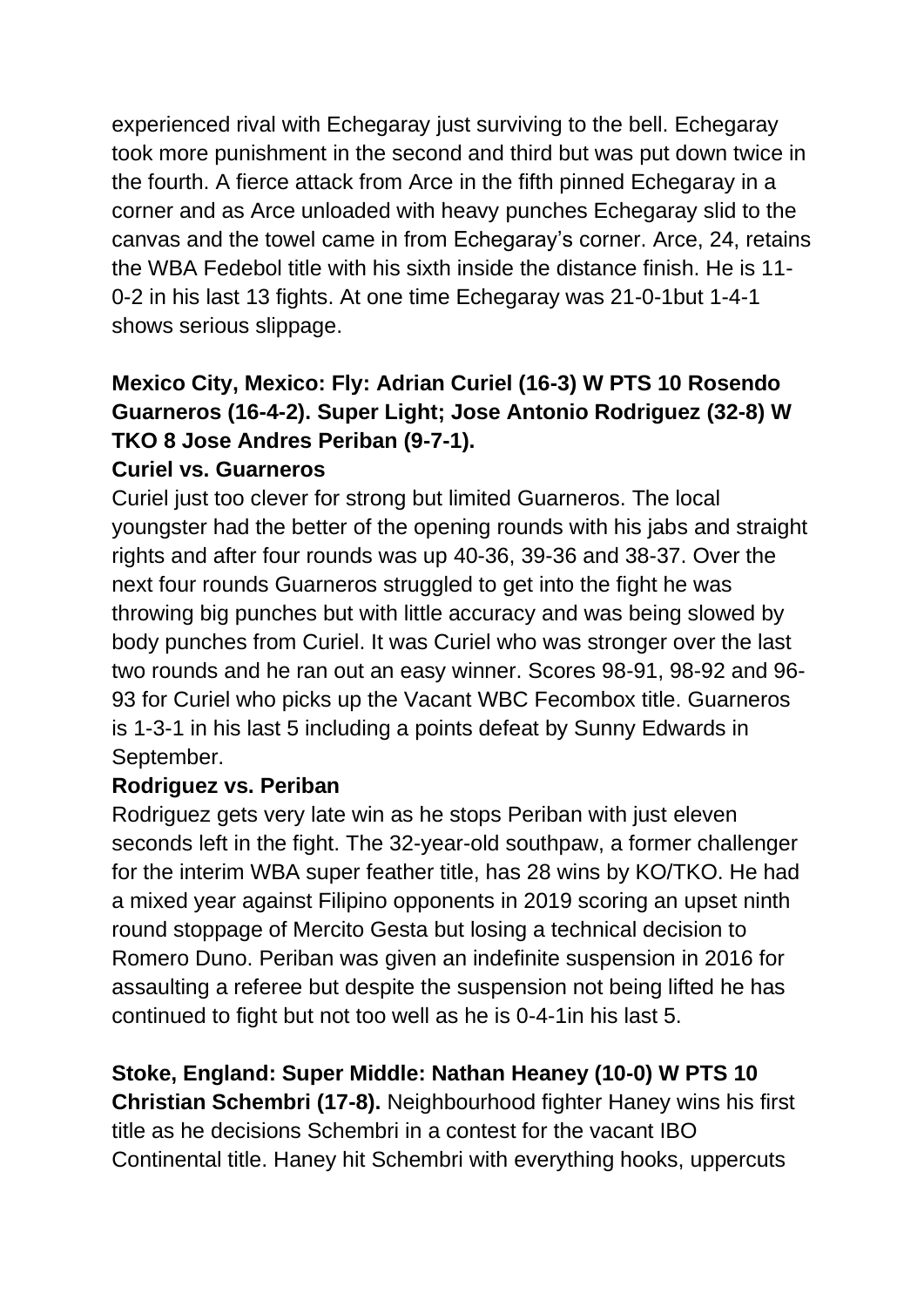right crosses but could not put the Maltese boxer away. He rocked Schembri numerous times and opened a cut over Schembri's left eye. Schembri's best round was the seventh when he scored to the body. Haney looked to have Schembri in trouble with a left hook in the ninth but Schembri survived. Scores 99-91 twice and 100-90 for Haney. He is looking for some bigger fights and is a big local ticket seller. First fight in Britain for Schembri. Haney drew an unusual warning from the referee as during the fight he joined in the singing with his supporters!

## **March 14**

# **Bolton, England: Light: Reece MacMillan (12-1) W TKO 5 Chris Conwell (11-4). Bantam: Sean Cairns (7-2) W RTD 4 Lee Clayton (10- 5,1ND).**

## **MacMillan vs. Conwell**

Good win for MacMillan as he stops a spirited Conwell for a rare inside the distance win. The 24-year-old MacMillan had won his last seven fights on points and was moving up to ten round class for the first time. Conwell just a bit too rusty after just one fight each in years 2017, 2018 and 2019.

## **Cairns vs. Clayton**

Cairns collects the vacant BBB of C Central Area title as he forces a fourth round retirement from Clayton. The 33-year-old Liverpudlian southpaw has won his last four fights. Clayton suffers his second inside the distance loss in a row in his second try at winning the Area title.

## **London, England: Super Welter: Dean Richardson (12-0) W TKO 7 Konrad Stempkowski (9-3). Sean Phillips (7-1-1) W TKO 1 Davis Pagan (10-3). Cruiser: Iain Martell (9-0) W PTS 10Jose Lopes (9-3). Richardson vs. Stempkowski**

Richardson wares down and halts Stempkowski in the seventh. Richardson was just too strong for Stempkowski and ended it in the seventh pinning Stempkowski to the ropes and unloading punches until the referee stepped in at the same time as Stempkowski's corner chucked in the towel. The tall 24-year-old Londoner retains the BBB of C Southern Area title as he collects win No 9 by KO/TKO. British-based Austrian Stempkowski has lost 3 of his last 4 contests.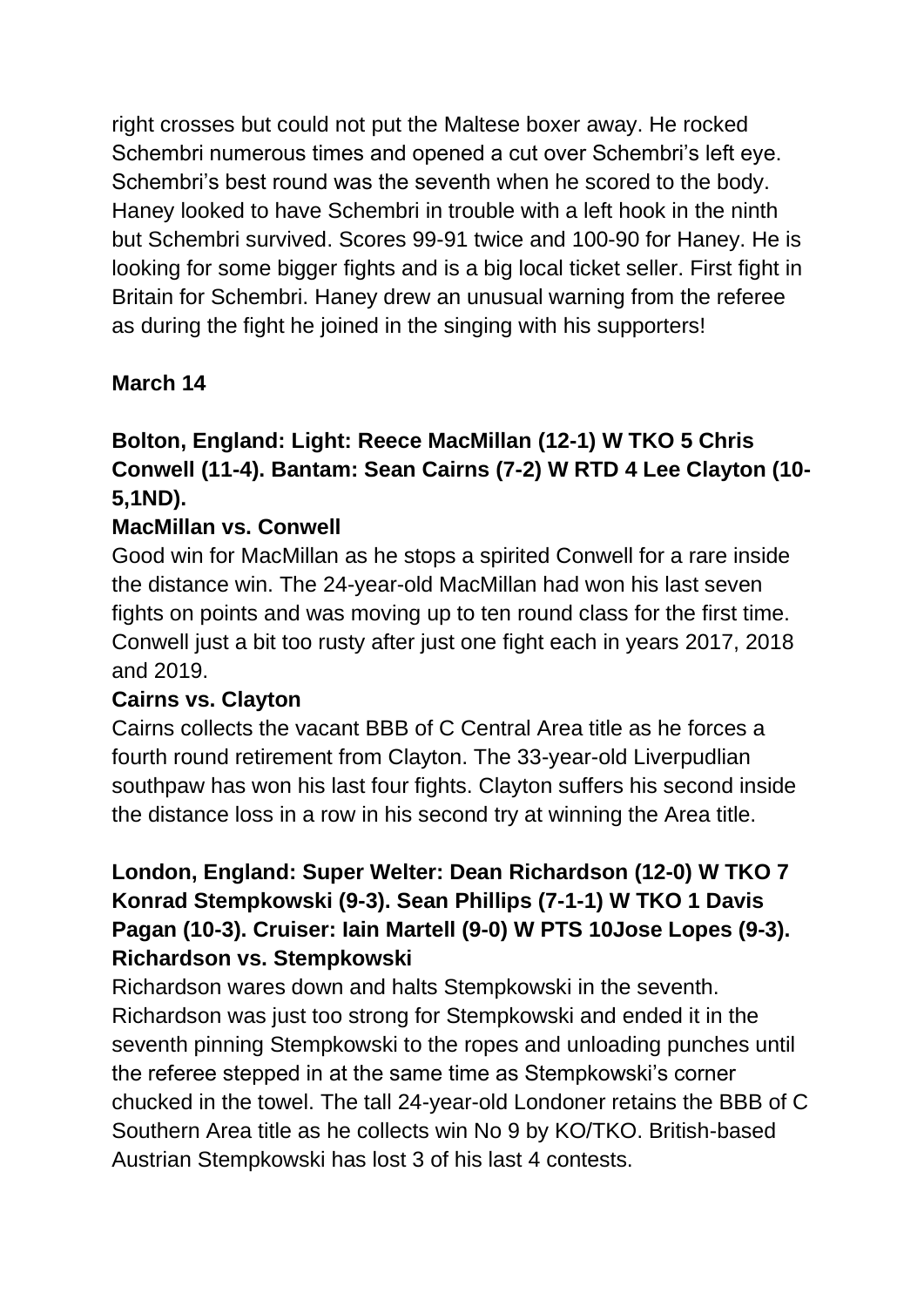#### **Phillips vs. Pagan**

Phillips gets his second quick win in a row as he blasts out Pagan inside a round. Phillips attacked strongly from the opening bell before forcing Pagan into a corner and landing two vicious left hooks which sent Pagan to the floor. He managed to rise but was very shaky and the fight was stopped after just 100 seconds. Last time out Phillips stopped Josh Groombridge in the first round. Phillips is the new BBB of C Southern Area champion. Pagan was just blown away by the quick start of Phillips and has now suffered three inside the distance defeats.

#### **Martell vs. Lopes**

There were three Southern Area title fights on the card and this was the only one to go the distance. It was a hard-fought close encounter which could really have gone either way with Martell giving away height and reach to the 6'3" Lopes but the referee saw Martell the winner on his card at 97-95. First title for Martell after not turning pro until he was 27. Angolan Lopes lost a 96-95 decision to Wadi Camacho in an early shot at this same Southern Area title.

## **Liverpool, England: Cruiser: Damian Chambers (11-1) W TKO 2**

**James Farrell (9-2).** Chambers looked sharp from the start. He used his longer reach to slam jabs through Farrell's guard and landed with some hefty rights. A right from Farrell seemed to hurt Chambers but he continued to find gaps for his jab. Within seconds of the start of round two a right from Farrell crashed onto Chambers' jaw and put him down. He was up at seven and when the action resumed Farrell walked in trying to finish things but then he found himself on the floor from a right. The referee indicated it was a slip but Farrell only came half way up then dipped at the knees before getting vertical and he looked shaky. Chambers tried desperately to find a finisher with a still staggering Farrell trying to hold. Chambers broke free and connected with a thunderous right to the head. Farrell went down backwards hitting his head on the bottom rope before it bounced from there to the canvas and it was quite some time before he was able to get up and even then he needed lots of attention. Seventh inside the distance victory for Chambers who wins the vacant BBB of C Central Area title. Farrell had been stopped inside a round in a fight in June but had won his last two contests.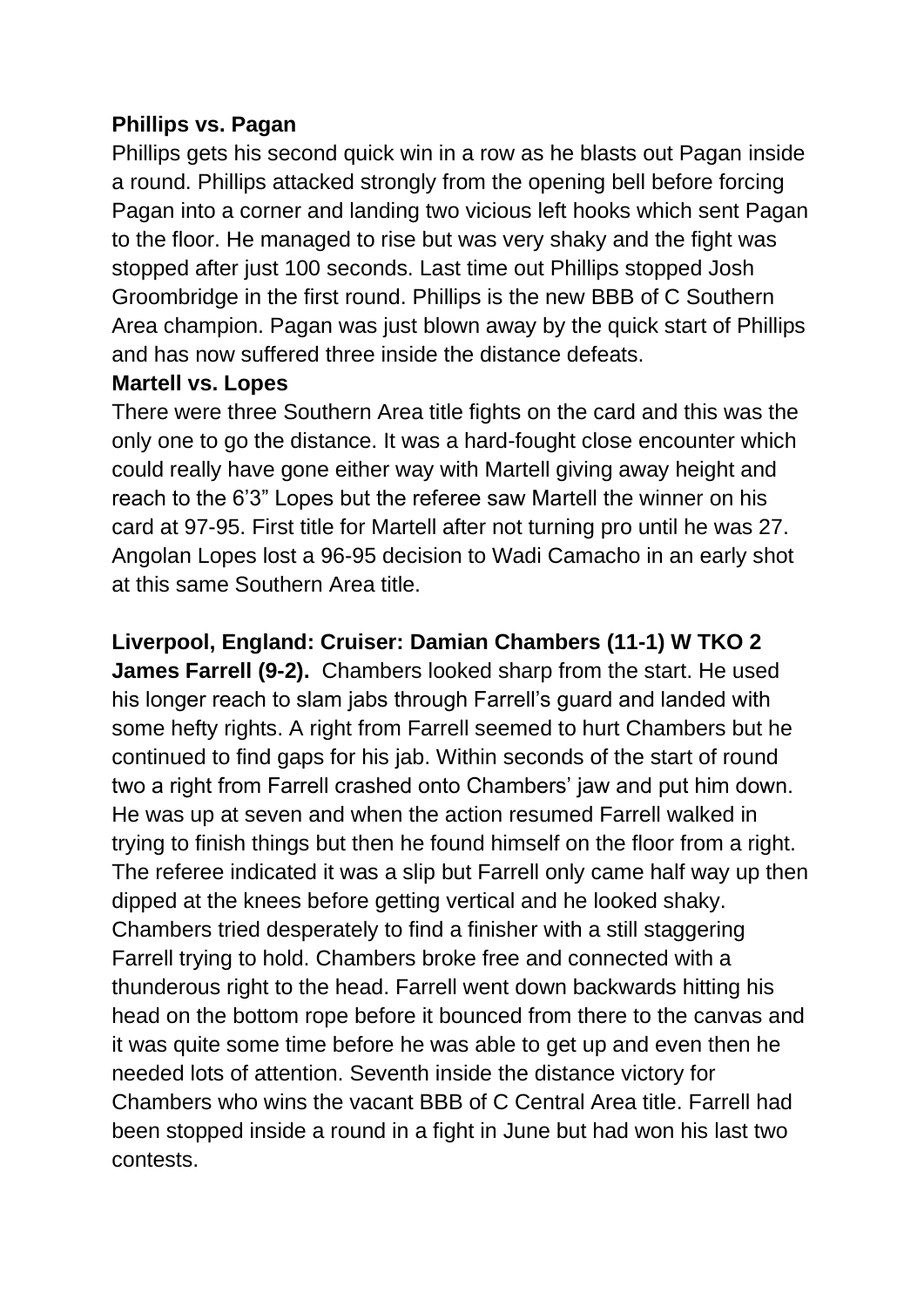## **Santiago, Chile: Fly: Andres Campos (9-0) W PTS 10 Pedro Villegas (12-1). Super Light: Ramon Mascarena (12-1) W PTS 8 Jesus Bravo (19-3-1).**

## **Campos vs. Villegas**

Campos manages a double whammy as he defends one title and wins another. Over the first three rounds it was Villegas on the front foot with the smaller Campos darting in with quick attacks. Eventually the attacks of Campos forced southpaw Villegas onto the back foot and Campos took control. He took Villegas to the ropes in the sixth and floored him with a left to the body but Villegas beat the count. From there some clever work by Villegas frustrated Campos but he was quicker and busier and boxed his way to the win. The judges did not all agree on how competitive the fight had been as they turned in cards of 98-91, 97- 92 and 95-94. Chilean champion Campos, 23, retains the WBA Fedebol title and picks up the WBO Latino belt. First fight outside Ecuador for Villegas.

## **Mascarena vs. Bravo**

Mascarena floors and decisions Bravo. The local fighter had no trouble dealing with the height , the longer reach or the southpaw style of Peruvian Bravo. He put Bravo down in the fourth and controlled the action against the more experienced visitor. Scores 78-72 twice and 78- 73. Mascarena's loss was a second round stoppage in a wild fight with the 25-2-1 Mexican Bryan Flores in Ciudad Juarez in June which saw both of them on the floor. This is second win since then. Bravo was 18- 0-1 until he met better opposition and he is now 1-3 in his last 4.

**Guatemala City, Guatemala: Bantam: Jonathan Coutino (8-0) W TKO 9 Jose Rios (15-8-1,3ND).** Guatemalan southpaw Coutino gets late stoppage victory over Rios. Not a lot of class on show here in a bad tempered, scrappy fight. Coutino had slightly better technique than the limited Rios and his straighter punching gave him the edge. There was plenty of rough stuff going on inside and after numerous transgressions Rios eventually lost a point for a punch to the back of the head. This one was schedules for nine rounds and as Rios attacked wildly in the last he was walking into right after right from Coutino and was reeling and defenceless when the referee stopped the fight. The 19-year-old local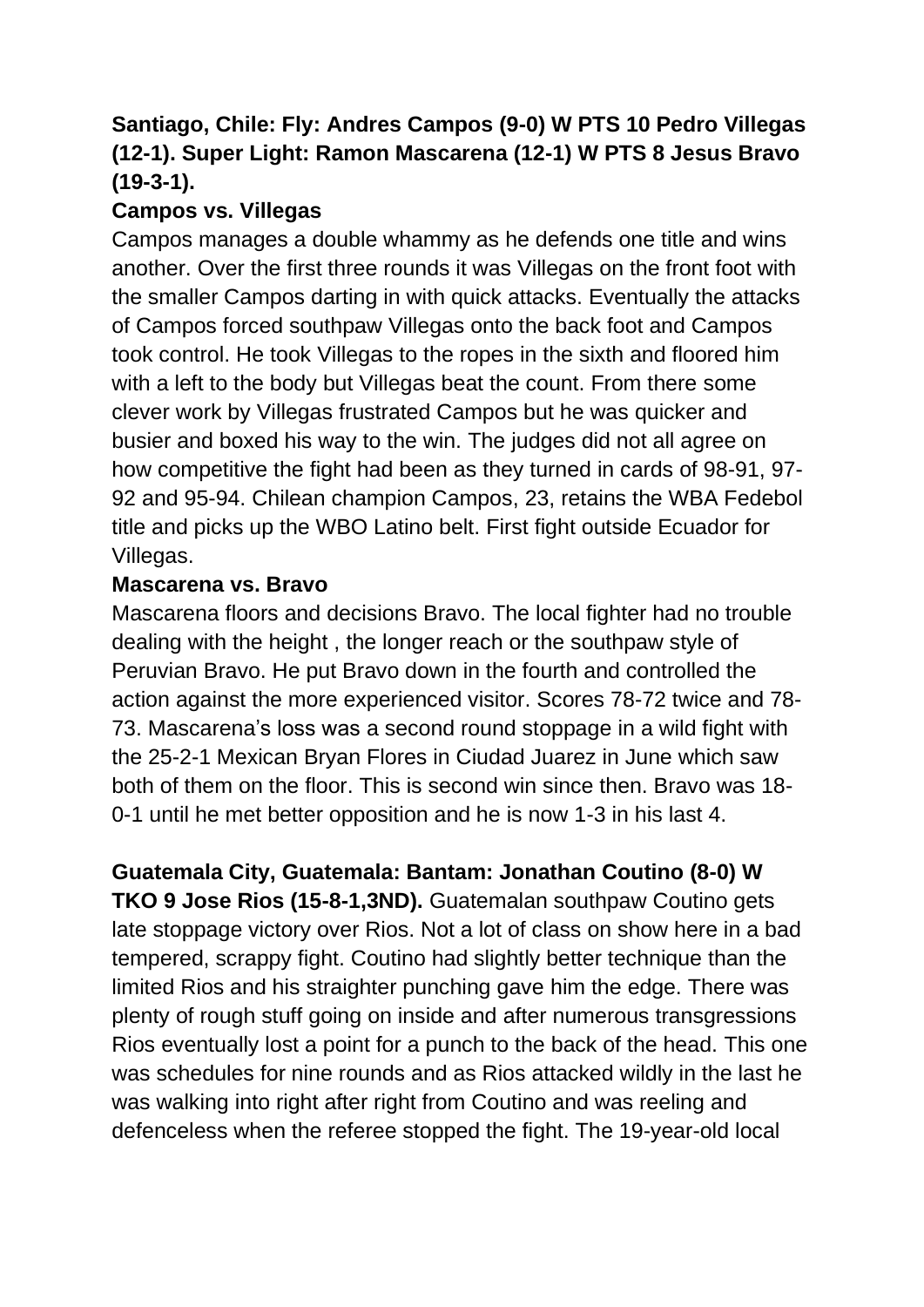collects the WBA Fedecentro title which was vacant. Nicaraguan Rios falls to 0-4, 1 ND on his current run.

## **Tijuana. Mexico: Super Welter: Hector Zepeda (19-1) W PTS 10**

**Mario Vera (6-1).** Zepeda continues to ease his way back as he takes unanimous decision over Vera. The 22-year-old native of Tijuana was able to use his longer reach and better skills to outbox the aggressive but crude Vera who soaked up the punishment and kept lunging forward. Zuniga's loss came in June when he was stopped by the 6'5  $\frac{1}{2}$ " Sebastian Fundora and this is his second low level win as he rebuilds. Vera is 33 but just a 4 and 6 round practitioner.

## **Tijuana, Mexico: Super Light: Omar Aguilar (17-0) W TKO 1 David Algeria (10-4). Feather: Alan David Picasso (13-1) W PTS 10 Jesus Quijada (16-6-2). Middle: Dubiel Sanchez (14-0-2) DREW 8 Dilan Loza (15-3-1).**

## **Aguilar vs. Algeria**

Aguilar makes it six inside the distance wins in a row as he halts Algeria in the first. Aguilar came out firing and quickly had Algeria on the retreat. He caught up with him and one left jab/left hook to the chin put Algeria down. He managed to rise but was shaky and the fight was stopped. All over in 34 seconds. The 20-year-old from Ensenada has 16 wins by KO/TKO including 12 in the first round. He collects the WBC Youth Silver title. Algeria is 1-3 in his last 4 but the win was over experienced Eduardo Escobedo.

#### **Picasso vs. Quijada**

Picasso wins the vacant WBC Youth belt with unanimous verdict over seasoned pro Quijano. Picasso used his speed, skill and accuracy to outbox the aggressive Quijada and won all the way flooring Quijada in the sixth with a body punch on his way to a convincing victory. Scores 99-90, 99-90 and 99-89 for Picasso. Now nine consecutive wins for the 19-year-old from Mexico City who has experienced Victor Proa and 17- 1-1 Anthony Jimenez in his list of victims. Quijada was 4-0-1 going into this contest.

#### **Sanchez vs. Loza**

Sanchez fights back from two knockdowns to earn a draw with Loza in an all out war. Sanchez was the harder punches on paper but it was the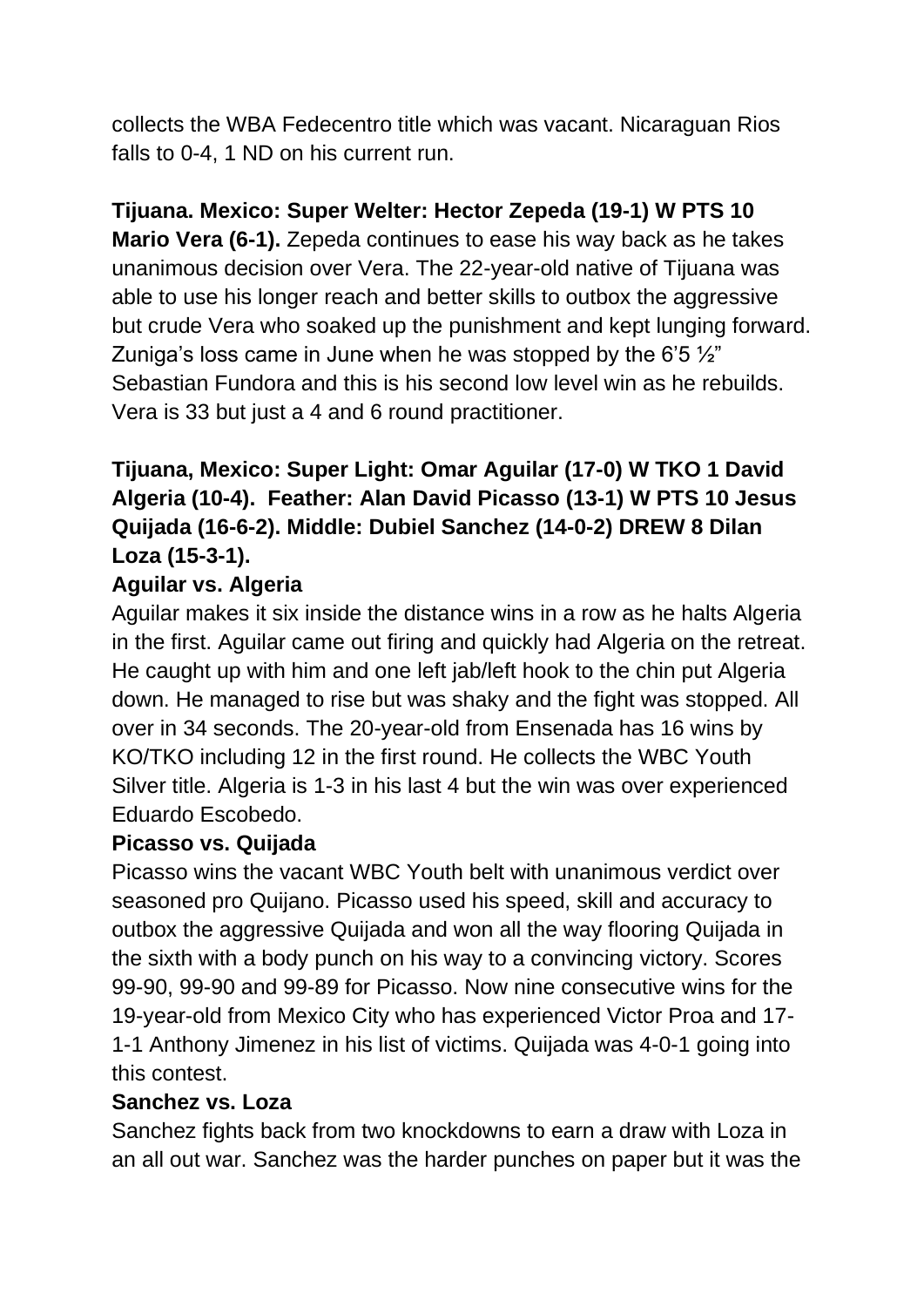accuracy of Loza that gave him an edge and saw him move in front with those knockdowns. Sanchez fired back hard to overcome the knockdowns and to deal with the physical advantages held by the 5'11" Loza in what might be voted the preliminary fight of the year in Tijuana. A draw looked about right. Scores 76-74 Loza, 76-74 Sanchez and 75- 75. Sanchez, 20, had won his last seven fights and Loza steadied his ship after losing last time out.

## **March 15**

# **Randburg, South Africa: Light: Tshifihiwa Munyai (32-6-1) W PTS 12 Siphosethu Mvula (15-4-1). Cruiser: Akani Phuzi (11-0) W KO 3 Alick Gogodo (4-5). Super Middle: Ryno Liebenberg (20-7-1) W PTS 8 Alex Kabengu (5-3-2).**

## **Munyai vs. Mvula**

Munyai wins the vacant National title with unanimous points victory. Over the early rounds the pressure came from Mvula but his attacks were uncoordinated and Munyai was rarely troubled. Mvula survived a doctor's examination of a cut over his left eye and faded late in the fight with Munyai controlling the action. Scores 118-110, 117-111 and 116- 112 for Munyai. Despite the 34year-old Munyai having held the Commonwealth and WBA Pan African titles and having fought for the secondary WBA super bantam and IBO titles this is the first time in his 16 year career that he had contested the National title. Mvula, a former National super fly champion, posed some problems with his eccentric style but was just not strong enough to match the naturally bigger Munyai .

## **Phuzi vs. Gogodo**

Phuzi gets his fifth inside the distance win as he scores third round kayo over Gogodo. Phuzi was under pressure occasionally from the crude attacks of Gogodo but had a far superior technique and was in control by the third. A clubbing right to the side of the head had Gogodo stumbling across the ring to the ropes and he dropped to one knee and was counted out. The 25-year-old South African already has victories over veterans Wilberforce Shihepo and Vikapita Meroro. Malawian Gogodo has won only one of his last six contests.

## **Liebenberg vs. Kabengu**